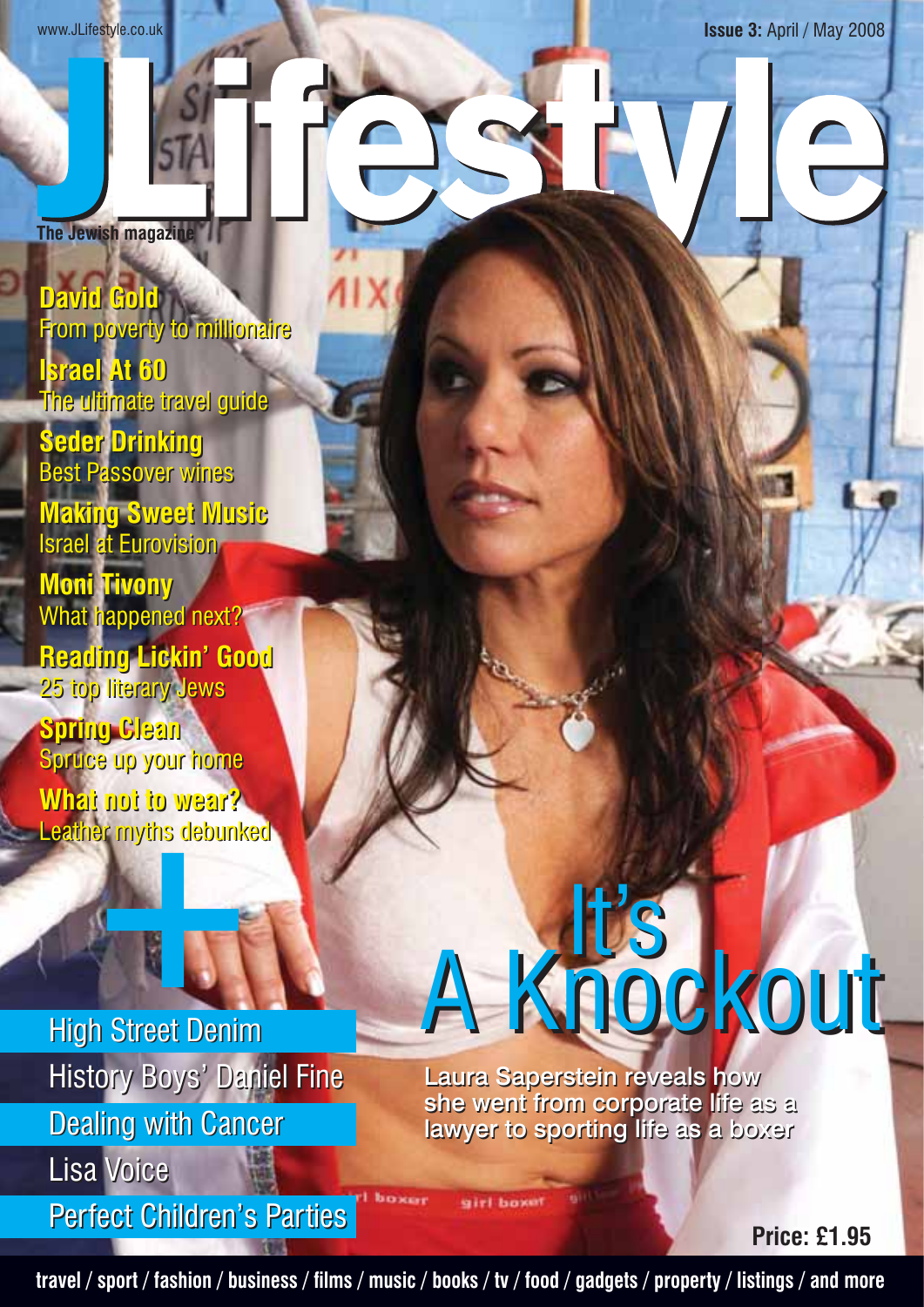## INTERVIEW



## Saperstein

Corporate law is a tough business. The hours are long and the backbiting is vicious. It's no surprise then that at the age of 32, Laura Saperstein walked out on her job at a prestigious London law firm. But her new career is more brutal than anything she left behind. For it's no longer in the courtroom where Laura, 36, is plying her trade; it's in the boxing ring. Sarah Shephard meets the Queen of the ring.

Arriving at Laura's home in Tottenham, I am a little nervous. I'm in a strange part of town-made stranger by the fact I'm an Arsenal supporterand I'm about to meet an ex-lawyer turned professional boxer- a combination which would worry most people, I think. But my nerves dissipate as soon as the front door is opened by Laura's housemate. A shadowy figure darts across the landing at the top of the stairs dressed in jeans and bra with a towel wrapped around her head. "Hi Sarah," Laura shouts down at me. "Sorry, I'm running a bit late. I'll be ready in a sec!" Typical female, I think. Then I remember, she's hardly typical at all.

#### I know everyone must ask you this, but why leave law behind for boxing?

There are so many answers to that question. It wasn't a conscious choice, it just grabbed me and I couldn't resist it. I went to a kickboxing class with a friend and I got completely addicted to the punching. And also to the gym and the lifestyle of it; the discipline involved and the community feeling that I got. I started going a lot and it almost felt like my body was designed for it. But at the time I never thought I could have taken it anywhere.

#### So what happened to change that? When did you realize you could do something really productive with the sport?

A few months after I started training my coach called me into his office and said 'would you like